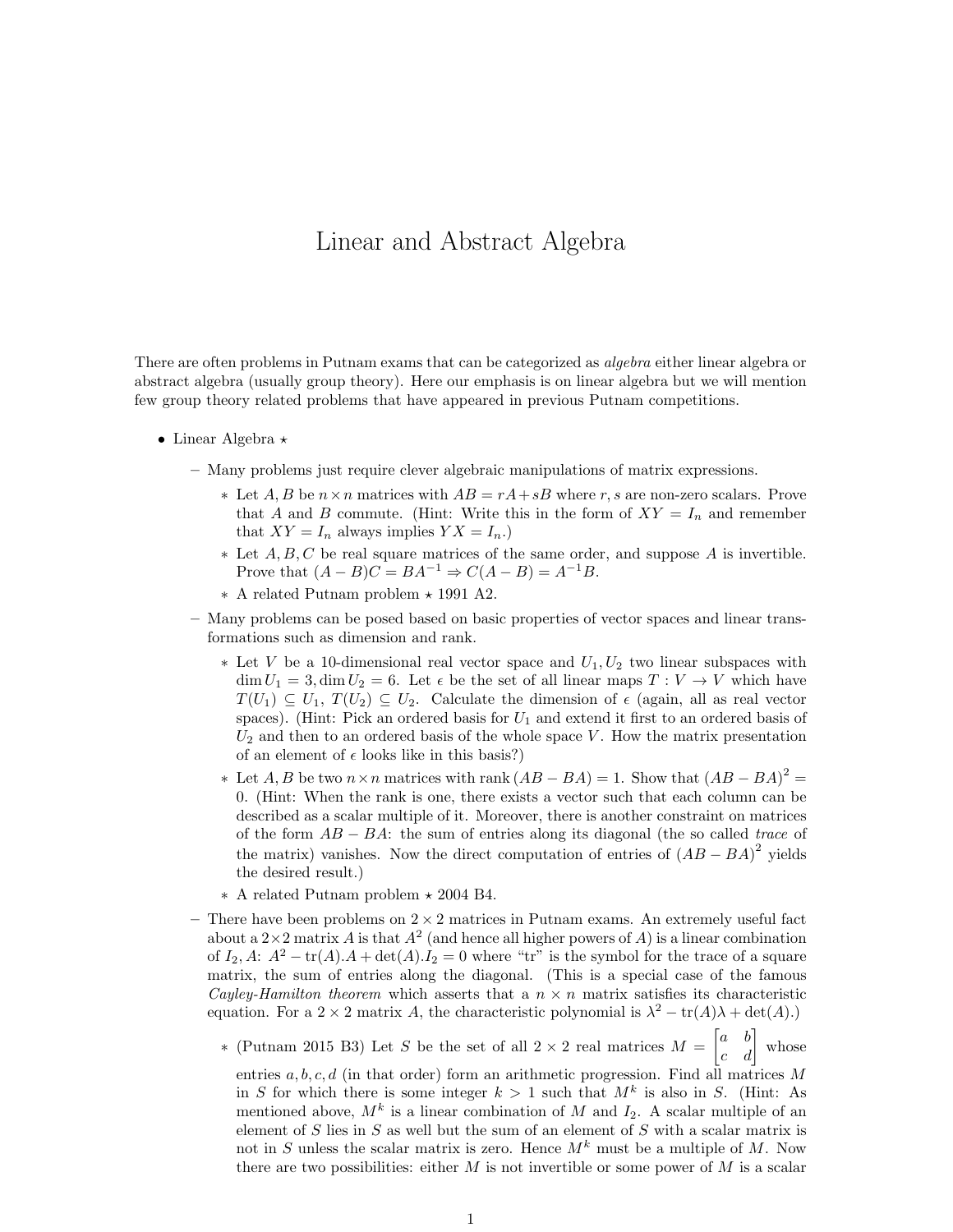matrix. In each case there are implications about eigenvalues of  $M$ . By writing down the characteristic polynomial of  $M$  in terms of the initial term and the difference of the arithmetic progression, you can deal with each case separately.)

- ∗ Let P be a complex polynomial and let A and B be 2 × 2 complex matrices such that  $AB \neq BA$  and  $P(AB) = P(BA)$ . Prove that  $P(AB) = cI_2$  for some complex number c. (Hint: How characteristic polynomials of AB and BA are related? If we divide  $P$  by that polynomial, what can you say about the remainder?)
- ∗ Few related Putnam problems ? 1994 A4, 1994 B4, 1996 B4.
- Several Putnam problems on determinant are listed below. The book [Problems and](#page-0-0) [Theorems in Linear Algebra](#page-0-0) is a very rich source of tricky linear algebra problems. Check the first chapter for more exercises on determinants.

1992 B5, 1995 B3, 1999 B5, 2002 A4, 2009 A3, 2014 A2.

- More advanced topics in linear algebra such as diagonalizable matrices, characteristics and minimal polynomials, eigenvalues and eigenvectors and properties of special classes of matrices such as nilpotent, orthogonal, unitary, symmetric or Hermitian matrices may also be useful.
	- ∗ Let  $A, B \in M_n(\mathbb{C})$  be two  $n \times n$  matrices such that  $A^2B + BA^2 = 2ABA$ . Prove that  $AB - BA$  is nilpotent. (Hint: You can use the fact that X is nilpotent iff  $tr(X^k) = 0$ for all  $k \in \mathbb{N}$ . Now prove by induction that any  $(AB - BA)^k$  is traceless. The case of  $k = 1$  is a basic property of trace.)
	- ∗ Let A be a real  $n \times n$  matrix satisfying  $A + A^t = I_n$ . Show that det  $A > 0$ . (Hint: The real matrix  $A - \frac{1}{2}I_n$  is anti-symmetric. What does this imply about eigenvalues of this matrix and hence those of A?)
	- ∗ (Putnam 1988, A6) If a linear transformation A on an n-dimensional vector space has  $n + 1$  eigenvectors such that any n of them are linearly independent, does it follow that A is a scalar multiple of the identity? Prove your answer. (Hint: Having  $n$ linearly independent eigenvectors means that this transformation is diagonalizable. In general, what are eigenvectors of a diagonal matrix? Then, what are possible choices for the  $n + 1$ <sup>th</sup> eigenvector under consideration?)
- More linear algebra problems:
	- ∗ Let  $A = [a_1 | a_2 | \cdots | a_n]$  be an  $n \times n$  real matrix where  $a_i \in \mathbb{R}^n$ . Prove that  $|\det(A)|$  ≤  $\prod_{i=1}^n |a_i|$  where || denotes the Euclidean norm. (Hint: remember that  $|\det(A)|$  is the volume of certain parallelepiped.)
	- ∗ Given  $n + 2$  vectors  $v_1, \ldots, v_{n+2}$  in  $\mathbb{R}^{n+2}$ , prove that there are  $i \neq j$  such that  $\langle v_i, v_j \rangle \geq 0$ . (Hint: Induction on *n*.)
	- ∗ Let  $\{e_1, \ldots, e_n\}$  be an orthonormal basis for  $\mathbb{R}^n$  and and  $f_1, \ldots, f_n \in \mathbb{R}^n$  be vectors satisfying  $\forall 1 \leq i \leq n : |f_i - e_i| \leq \epsilon$  where  $\epsilon \geq 0$  and  $|.|$  denotes the Euclidean norm. Show that the dimension of the subspace spanned by  $f_i$ 's is at least  $n(1 - \epsilon^2)$ . (Hint: Denote this dimension by k and pick an orthonormal basis  $\{e'_1, \ldots, e'_k\}$  for the subspace  $\langle f_1, \ldots, f_n \rangle$ . Describe each  $f_i$  in terms of this basis and plug it back in the inequality  $|f_i - e_i| \leq \epsilon$ . Raise to the power of two in order to get rid of |. and simplify inner products using orthonormality. Then add up all inequalities and try to deduce  $k \geq n(1 - \epsilon^2)$ .
	- $*$  (Putnam 2015 A6) Let n be a positive integer. Suppose that A, B, and M are  $n \times n$  matrices with real entries such that  $AM = MB$ , and such that A and B have the same characteristic polynomial. Prove that  $\det(A - MX) = \det(B -XM)$  for every  $n \times n$  matrix X with real entries. (Hint: It is a standard fact that there are

 $n \times n$  invertible matrices  $P,Q$  such that  $PXQ$  is in the block form  $I_r$  0  $\begin{bmatrix} I_r & 0 \\ 0 & 0 \end{bmatrix}$ where  $r := \text{rank}(X)$ . First solve the problem for this specific X and then reduce the general case to this one by modifying  $A, B, X, M$ .)